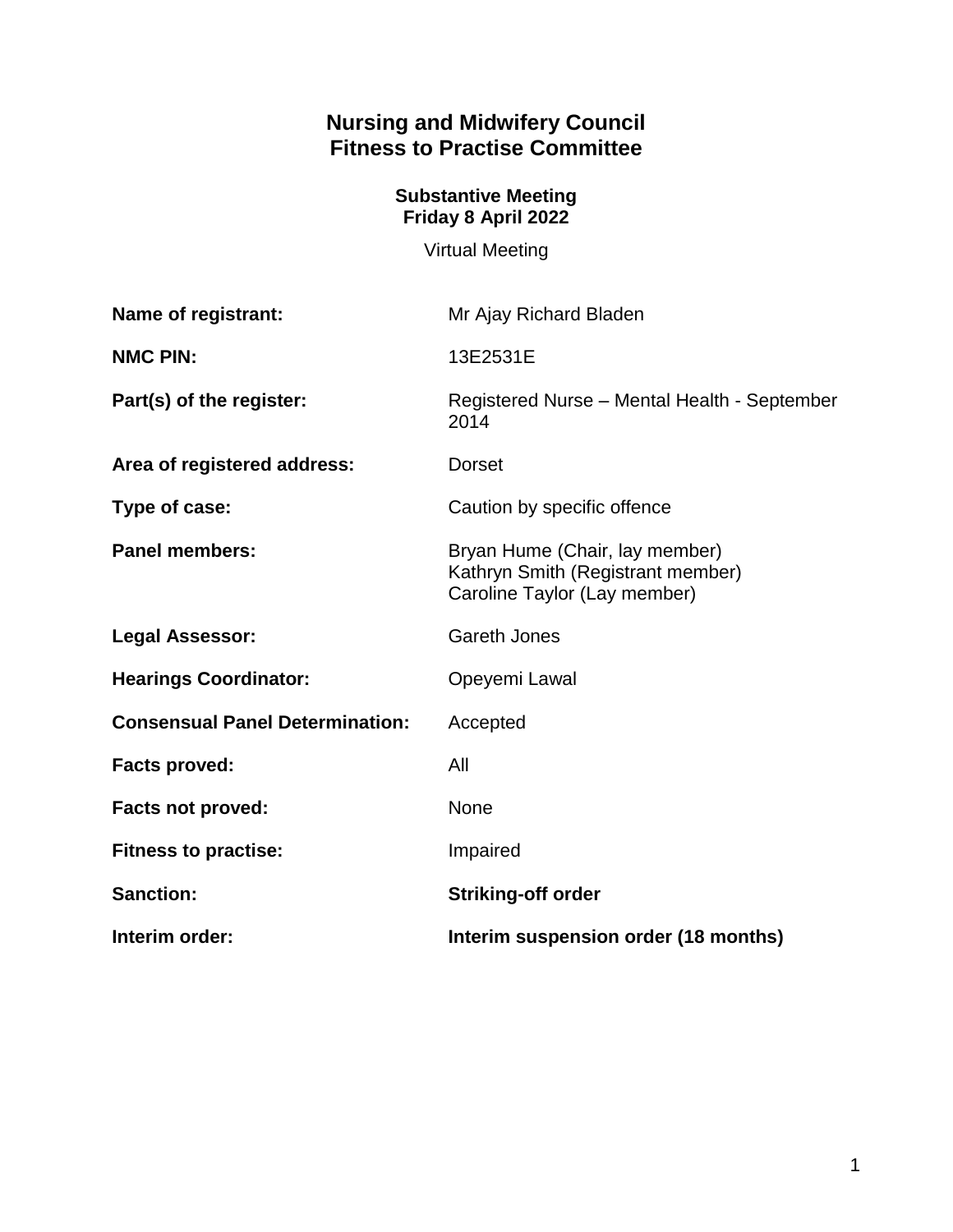## **Decision and reasons on service of Notice of Meeting**

The panel was informed at the start of this meeting that Mr Bladen was not in attendance and that the Notice of Meeting had been sent to Mr Bladen's registered email address on 25 March 2022.

The panel accepted the advice of the legal assessor.

The panel took into account that the Notice of Meeting provided details of the allegation, the time, date and venue of the meeting.

The panel also noted that Mr Bladen had engaged in email correspondence with the Nursing and Midwifery Counsel confirming that he was content to waive the notice period as he wished for his case to be dealt with as soon as possible.

In the light of all of the information available, the panel was satisfied that Mr Bladen has been served with notice of this meeting in accordance with the requirements of Rules 11A and 34 of the 'Nursing and Midwifery Council (Fitness to Practise) Rules 2004', as amended (the Rules).

# **Details of charge**

That you, a registered nurse;

1. Received a formal police caution on 17 September 2021 for offences of making an indecent image of a child contrary to s1 of the Protection of Children Act 1978 and possession of extreme pornography contrary to s63 of the Criminal Justice Act 2008.

AND in light of the above, your fitness to practise is impaired by reason of your caution.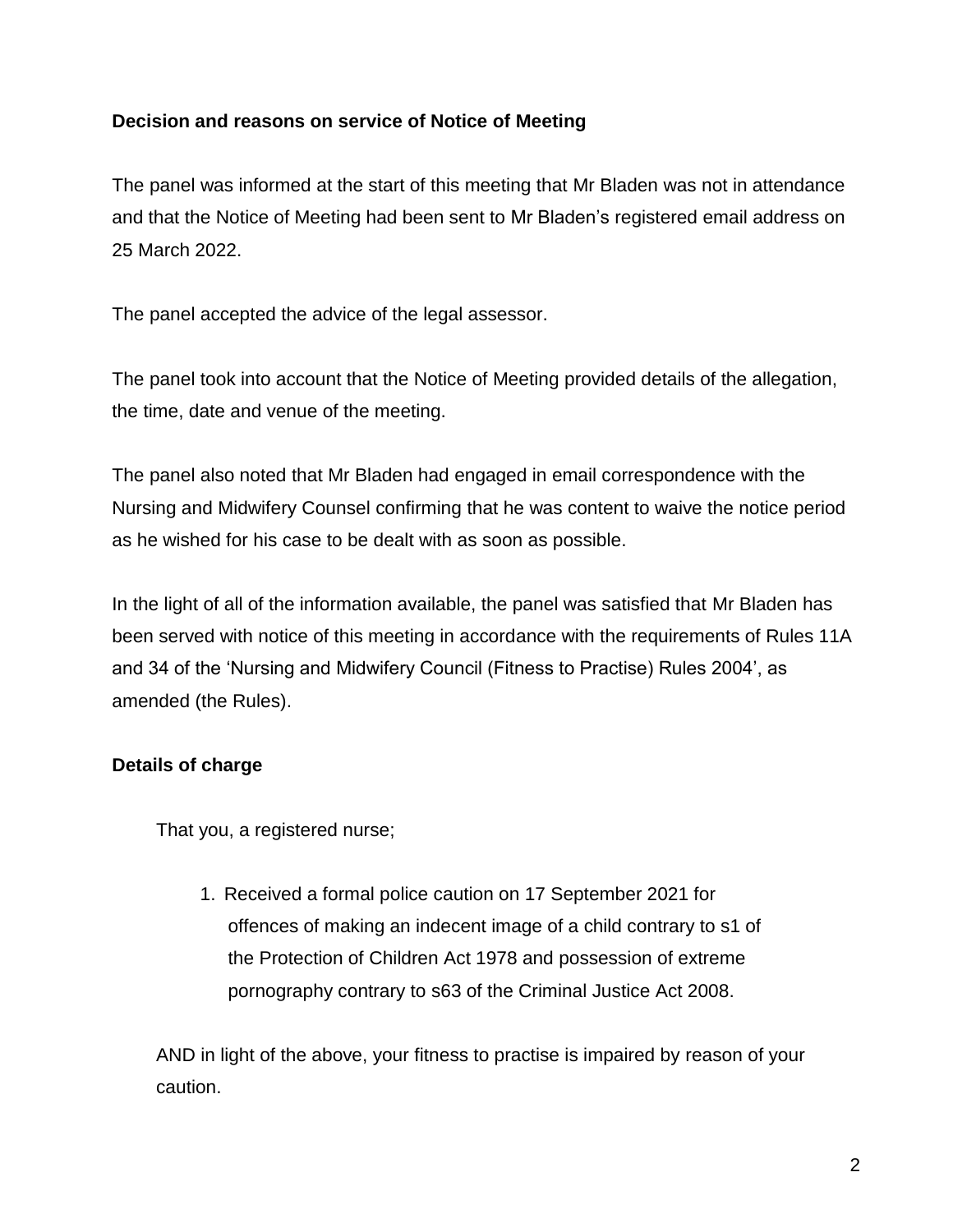## **Consensual Panel Determination**

At the outset of this meeting, the panel was made aware that a provisional agreement of a Consensual Panel Determination (CPD) had been reached with regard to this case between the Nursing and Midwifery Council (NMC) and Mr Bladen.

The agreement, which was put before the panel, sets out Mr Bladen's full admission to the facts alleged in the charge, and that his fitness to practise is currently impaired by reason of that caution. It is further stated in the agreement that an appropriate sanction in this case would be a striking off order.

The panel has considered the provisional CPD agreement reached by the parties.

That provisional CPD agreement reads as follows:

*'The Nursing & Midwifery Council ('NMC') and Ajay Richard BLADEN, PIN 13E2531E ("the Parties") agree as follows:*

*1. Ajay Richard BLADEN is content for his case to be dealt with by way of a CPD meeting. Mr Bladen understands that if the Panel do not agree the CPD, the panel will adjourn the matter for this provisional agreement to be considered at a CPD hearing.*

# *The charge*

*2. Ajay Richard BLADEN admits the following charges:*

*That you, a registered nurse;*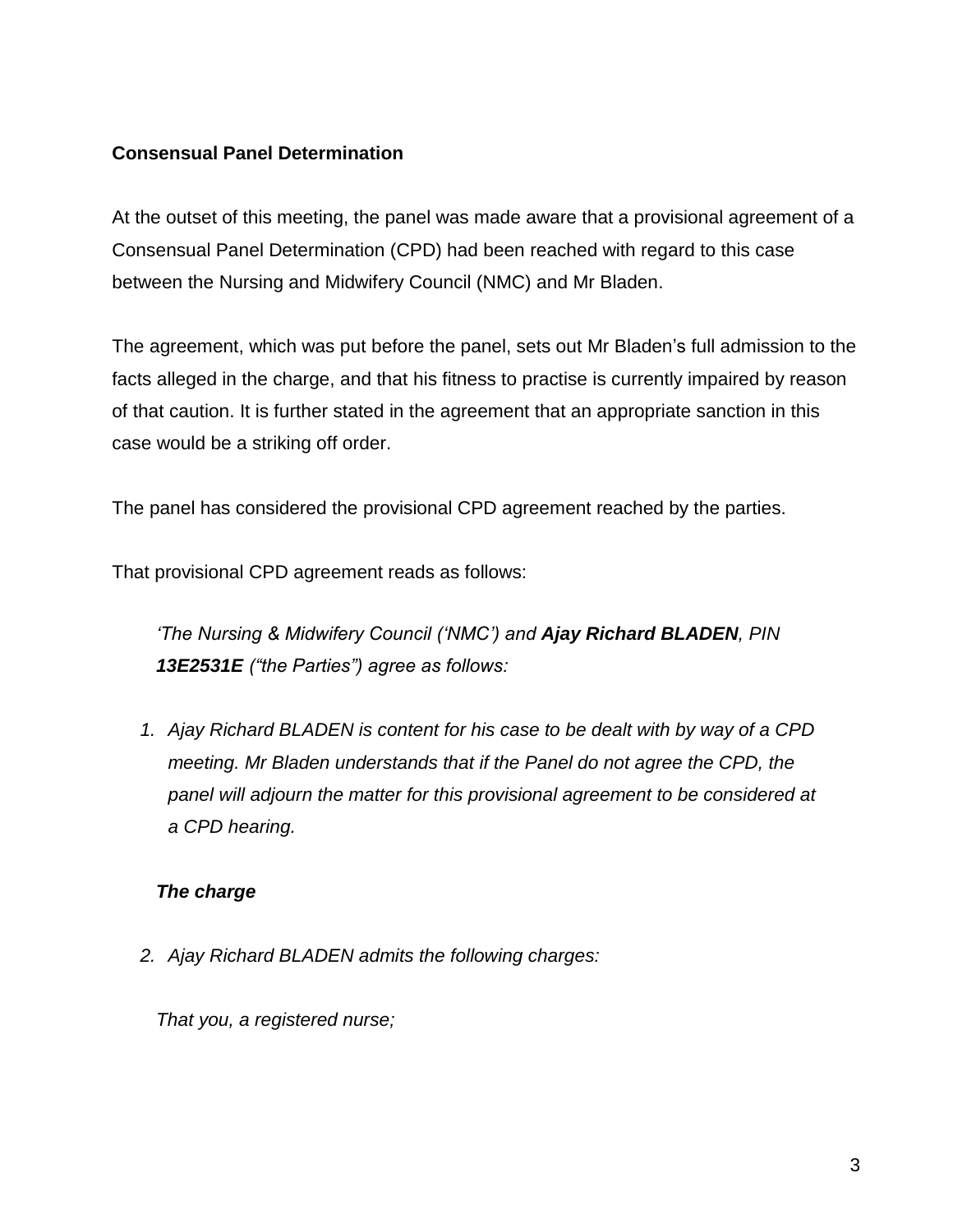*1. Received a formal police caution on 17 September 2021 for offences of making an indecent image of a child contrary to s1 of the Protection of Children Act 1978 and possession of extreme pornography contrary to s63 of the Criminal Justice Act 2008.*

*AND in light of the above, your fitness to practise is impaired by reason of your caution.*

#### *The facts*

- *3. Ajay Richard BLADEN appears on the register of nurses, midwives and nursing associates maintained by the NMC as a Registered Nurse – Mental Health and has been a registered mental health nurse since 2 September 2014.*
- *4. On 5 July 2021 the NMC received a referral from the Director of Nursing Therapies & Quality at Dorset Healthcare University NHS Trust ('the Trust'), [Ms 1]. Mr Bladen was employed by the Trust on the Haven Ward (the Female Psychiatric Intensive Care Unit) of St Anne's Hospital at the time of referral.*
- *5. The referral alleged that on 1 July 2021, Mr Bladen had been arrested at work in regard to Category A and Category B images of children on an IT device. The images had reportedly been downloaded at Mr Bladen's place of work on 12 January 2021. Following his return to work in the afternoon of 1 July 2021, he was immediately suspended pending internal investigation.*
- *6. On 6 July 2021 the NMC received a separate referral from Dorset & Cornwall Police. The letter of referral confirmed that on 1 July 2021 Mr Bladen had been arrested on for the offence of possessing an indecent photograph or pseudo photograph of a child. It further set out the circumstances of the arrest as follows:*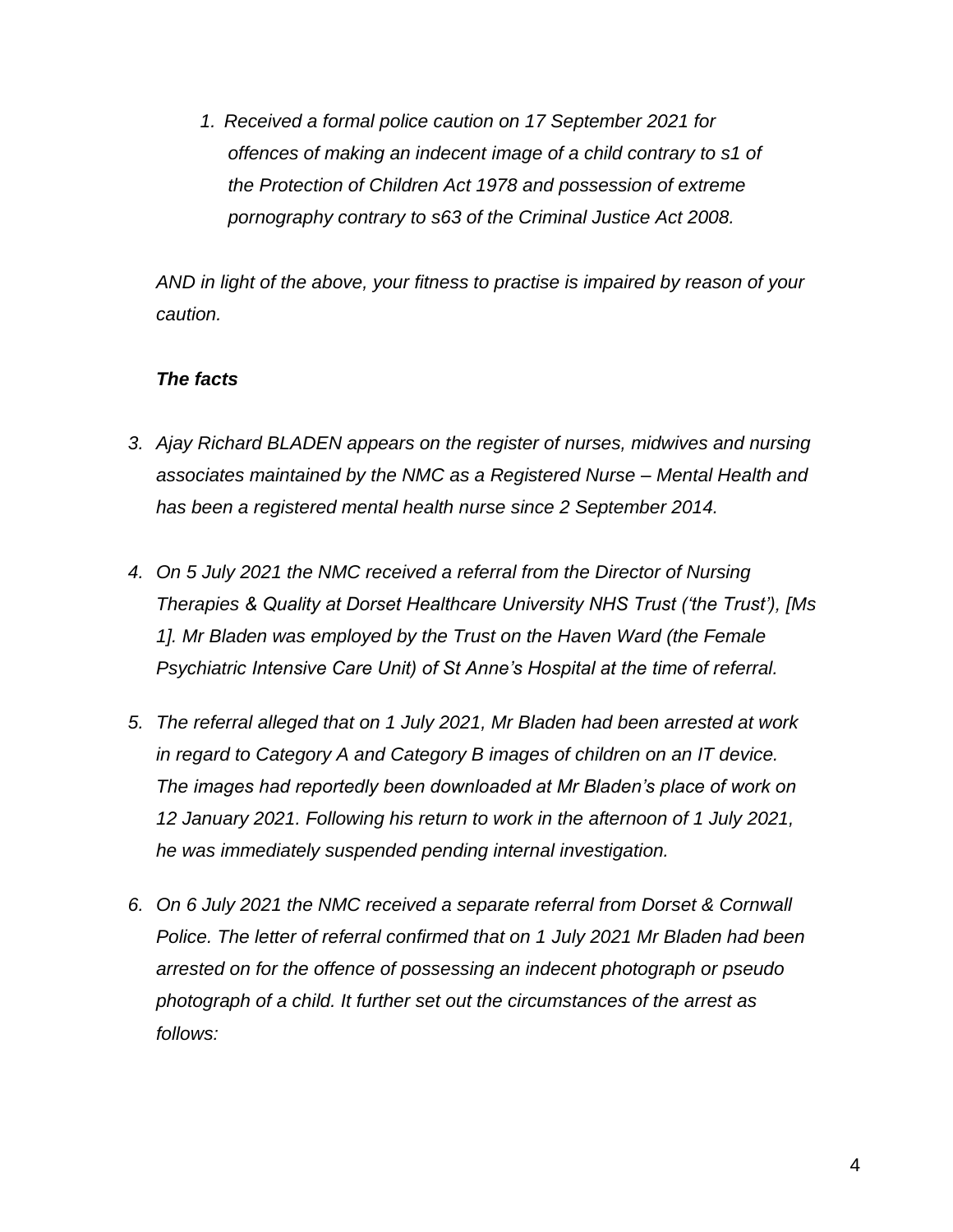*Police received information from the NCA informing us that a KIK account has uploaded cat A and B indecent images to the internet between the 12/1/2021 and 16/01/2021. The IP address used to upload the images is the suspects [sic] home address and his place of work.*

- *7. On 8 July 2021 the NMC submitted a request to Dorset & Cornwall Police for further information about Mr Bladen's arrest. A similar request was also sent to [Ms 1] on the same date.*
- *8. On 17 September 2021 the NMC received an update from Dorset & Cornwall Police. They advised that the investigation into Mr Bladen had concluded. On his mobile phone the police had found one Category A indecent image and one Extreme Pornographic image. Mr Bladen had accepted a conditional caution on 17 September 2021, being that he must attend and complete the Lucy Faithful Foundation Inform Plus course. This course has been set up to challenge, address and eradicate sexual offending. At the time of the update Mr Bladen had already completed one week of the course.*
- *9. On 23 September 2021 Mr Bladen informed the NMC that as a condition of his caution, he was unable to work with vulnerable adults and/or children for the next two years. He further advised that he was unlikely to return to nursing and wished to be removed from the register.*
- *10.On 4 October 2021, Mr Bladen was dismissed from the Trust. On 7 October 2021, a Panel of the NMC's Investigating Committee imposed an Interim Suspension Order ('ISO') on Mr Bladen's registration for a period of 18 months.*
- *11.On 16 December 2021 the NMC received a copy of Mr Bladen's interview summary from Dorset & Cornwall Police, from his interview of 1 July 2021.*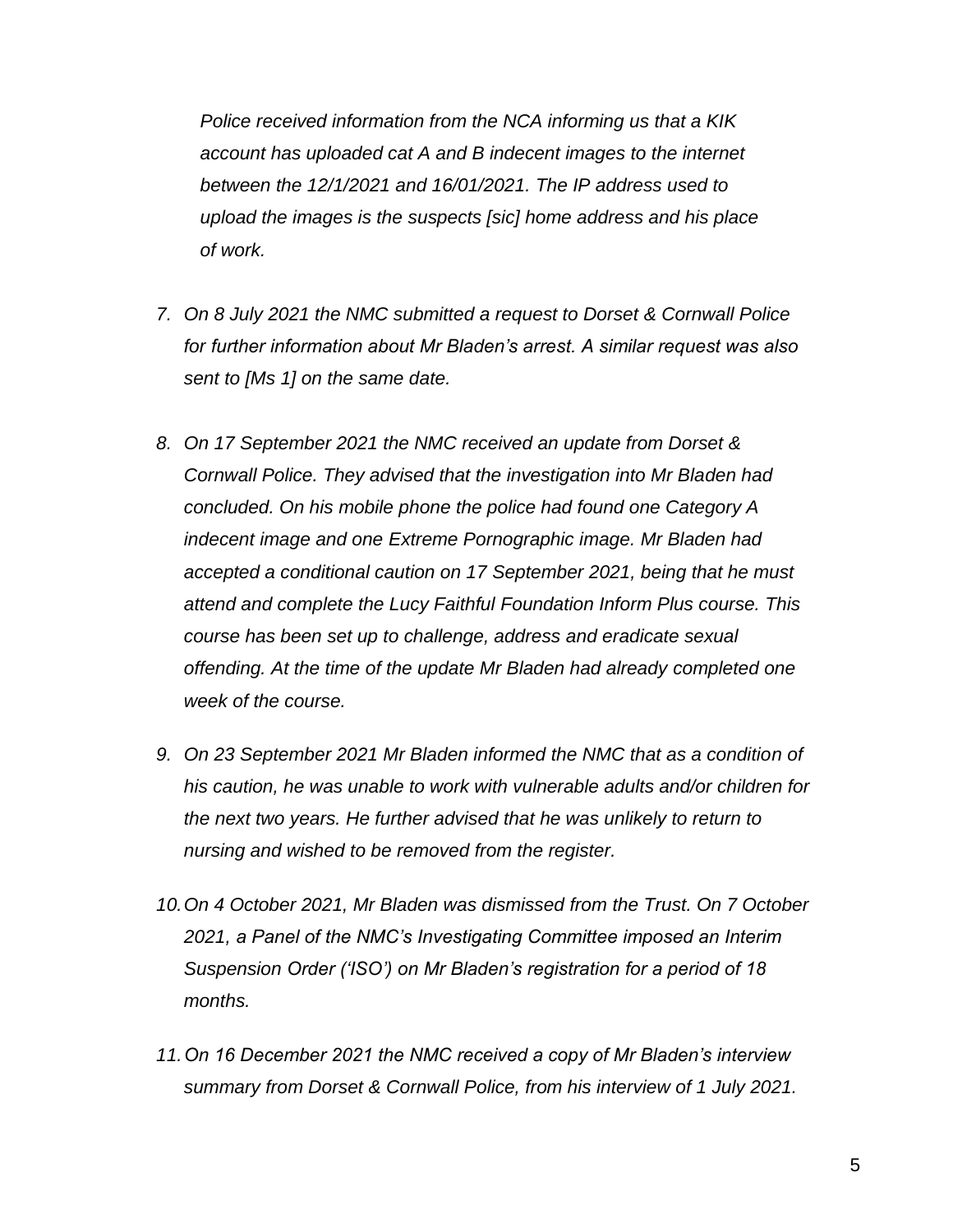*During his police interview Mr Bladen described himself as being addicted to the social media/instant messaging application KIK and stated he had held a KIK account for over 10 years. He described himself as a 'shy, socially awkward kind of person' and provided he had created a female KIK account with an associated email address in an attempt to speak to more people on the app, following the lack of engagement experienced using the KIK account using his own username. Mr Bladen stated that in 2019 he hit a low point and started using the app more than he usually did, which led him to 'dark places of the internet'. He later clarified the dark place referred more to what he was feeling and going through at the time.*

- 12. Mr Bladen acknowledged that he had seen indecent images of children on *the app. These had been in group chats that he had been a member of. The groups were not specifically about sexual and/or indecent images of children. Mr Bladen also acknowledged that he had engaged in 1-2-1 conversations with members of the group chats about images of children if the person who he was speaking to brought it up. The users would tell Mr Bladen about their sexual experiences with children. He denied being sexually attracted to children but admitted that he had passed on indecent videos and/or images of children when, for example, a group chat member asked for a previously sent video or images to be sent to them. Mr Bladen explained that he would do this without always looking at or knowing the contents of the video and/or image. In another group, Mr Bladen admitted that he had uploaded indecent images in order to meet the requirements to remain in the group chat.*
- *13.On 28 February 2022 Mr Bladen contacted the NMC to confirm that he wished to voluntarily remove himself from the register and submitted his completed voluntary removal ('VR') form. In the VR application Mr Bladen denied that his fitness to practise is impaired by reason of his caution but explained that upon reflection following therapy, he does not believe nursing to be the profession for him in the interests of his wellbeing.*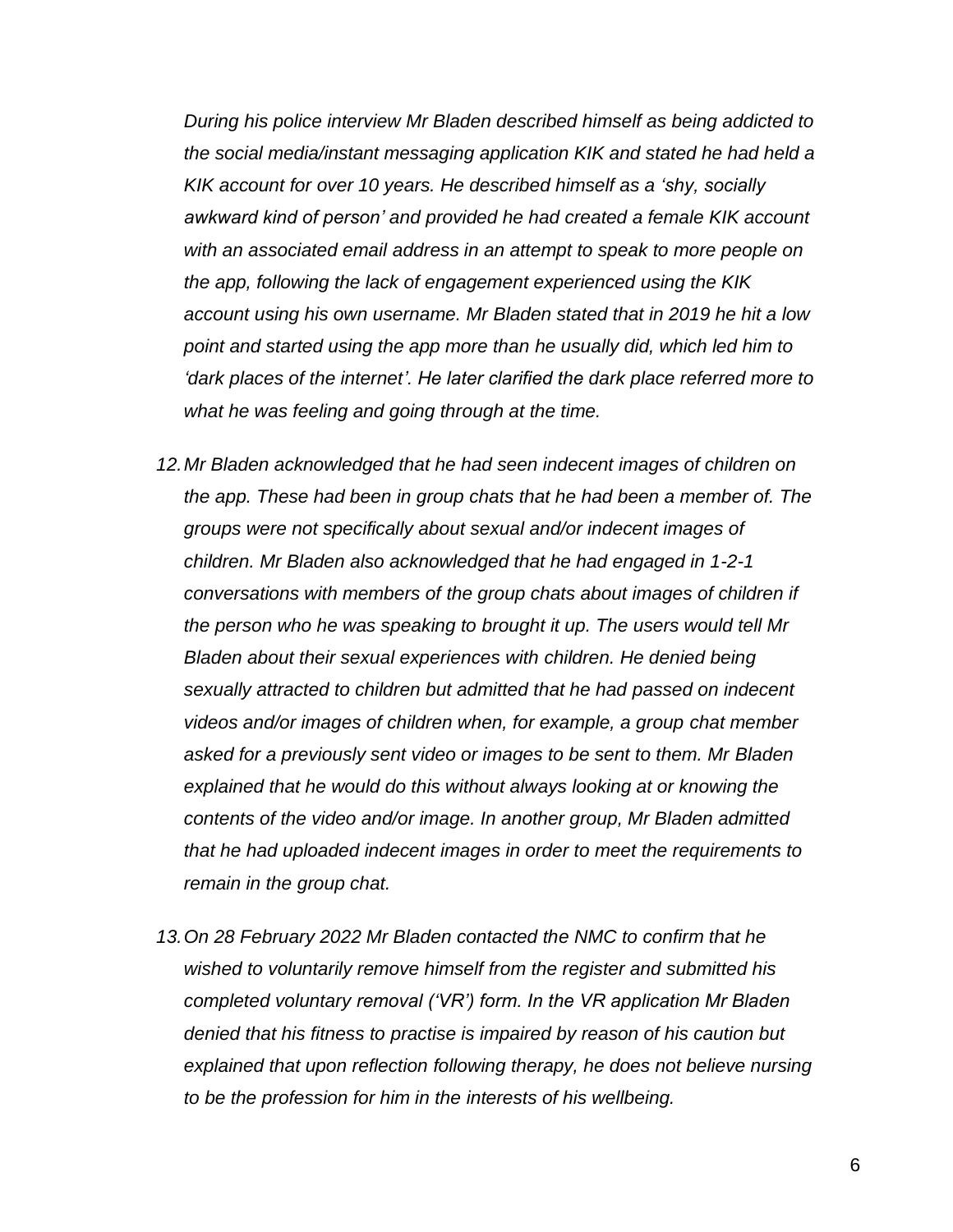*14.On 2 March 2022 the NMC received Mr Bladen's completed Case Management Form ('CMF'). In the CMF Mr Bladen admits the facts of the charge, impairment of his fitness to practise by reason of his caution, and he requested that the matter be considered at a meeting.*

#### *Caution*

- *15.Mr Bladen admits his receipt of a caution as particularised in the admitted charge.*
- *16.The Parties have that assessed the caution against the NMC Guidance on Convictions and Cautions. The guidance, which applies equally to cautions, states:*

*"If the criminal offending took place in the nurse or midwife's private life, and there's no clear risk to patients or members of the public, then it is unlikely that we'll need to take regulatory action to uphold confidence in nurses and midwives, or professional standards. We'd only need to that if the nurse or midwife was given a custodial sentence (this includes suspended sentences) or the conviction was for a specified offence".*

*17.The guidance also makes it clear that "specified offence" relates to offences which include sexual offences, and child pornography offences are cited specifically.*

#### *Impairment*

*18.The parties agree that Mr Bladen's fitness to practise is currently impaired by reason of his caution for a specified offence. It is also agreed that a finding of impairment is necessary to protect the public and is otherwise in*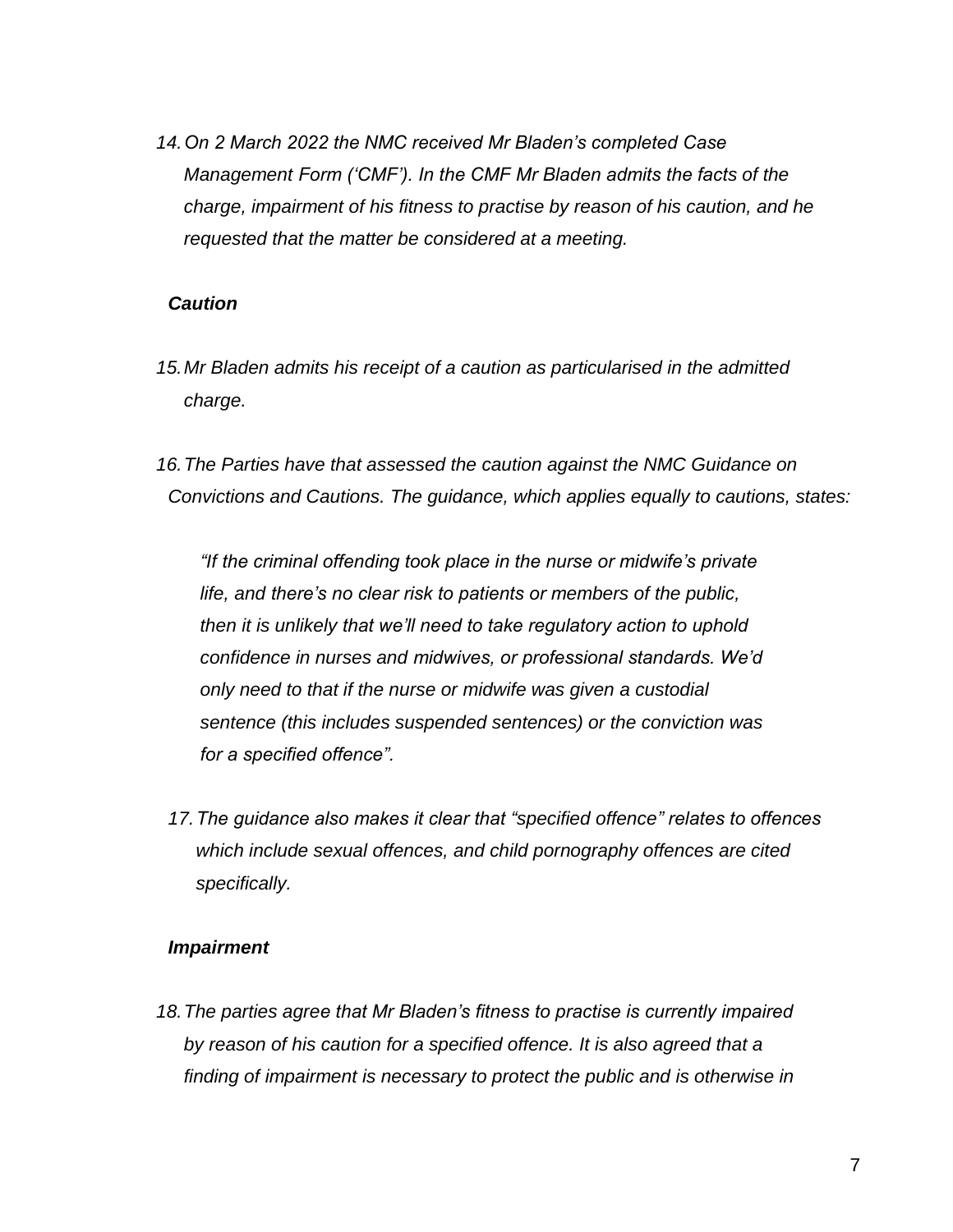*the public interest to maintain public confidence in the profession, its regulator and professional standards.*

*19.In the case of Meadows & the General Medical Council [2006] EWCA Civ 1390 the following important observation was made about the purposes of this stage of the proceedings*

*'The purpose of fitness to practise proceedings is not to punish a practitioner for past misdoing but to protect the public from the acts and omissions of those who are not fit to practise. The Fitness to Practise Panel therefore looks forward not back. However, in order to form a view as to the fitness to practise of a person to practise today it is evident that it will have to take account of the way in which a person concerned has acted or failed to act in the past.'*

- *20.When determining the issue of current impairment, matters of purely personal mitigation, which do not go directly to the circumstances of the misconduct or Mr Bladen's current impairment, are not to be taken in to account by the Panel at this stage.*
- *21.When considering current impairment, guidance on the appropriate approach for a panel to take has been provided in the well-known case of CHRE v (1) NMC (2) Grant [2011] EWHC 927 (Admin) (hereafter referred to as 'Grant'). The panel will be familiar with the case and the fact that Mrs Justice Cox in the case of Grant approved the general approach as to what might lead to a finding of impairment (as set out by Dame Janet Smith in her Fifth Shipman Report).*
- *22.A summary is set out in Grant at paragraph 76 in the following terms:*

*'Do our findings of fact in respect of the [the practitioner's] misconduct, deficient professional performance, adverse health,*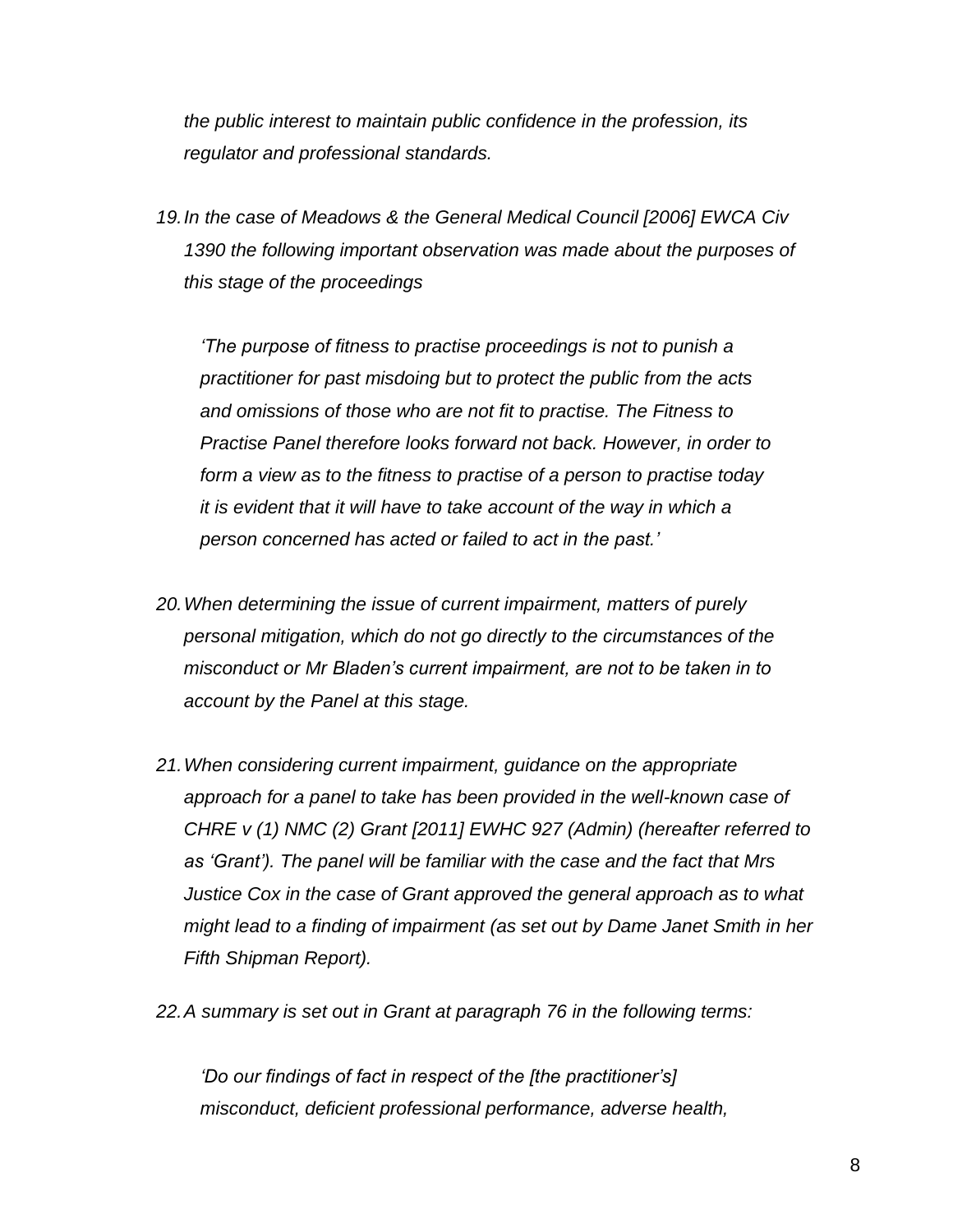*conviction, caution or determination show that his/her fitness to practise is impaired in the sense that s/he:*

- *a. has in the past acted and/or is liable in the future to act so as to put a patient or patients at unwarranted risk of harm; and/or*
- *b. has in the past brought and/or is liable in the future to bring the medical profession into disrepute; and/or*
- *c. has in the past breached and/or is liable in the future to breach one of the fundamental tenets of the medical profession*
- *d. has in the past acted dishonestly and/or is liable to act dishonestly in the future.'*
- *23.The Parties agree that categories (a) to (c) of the indicators set out above are engaged by the caution as particularised in the charges.*
- *1. Public Safety and Public Protection has in the past acted and/or is liable in the future to act so as to put a patient or patients at unwarranted risk of harm;*

has in the past brought and/or is liable in the future to bring the *medical profession into disrepute;*

*24.The Parties acknowledge that the conduct underpinning the caution took place in Mr Bladen's private life. However, the Parties consider that the children in the images would have suffered harm as a result of Mr Bladen's conduct, and others would be put at risk of harm by the perpetuation of the market for such images. The caution raises serious concerns about the potential risk he poses to others as a result of his behaviour in accessing the indecent images.*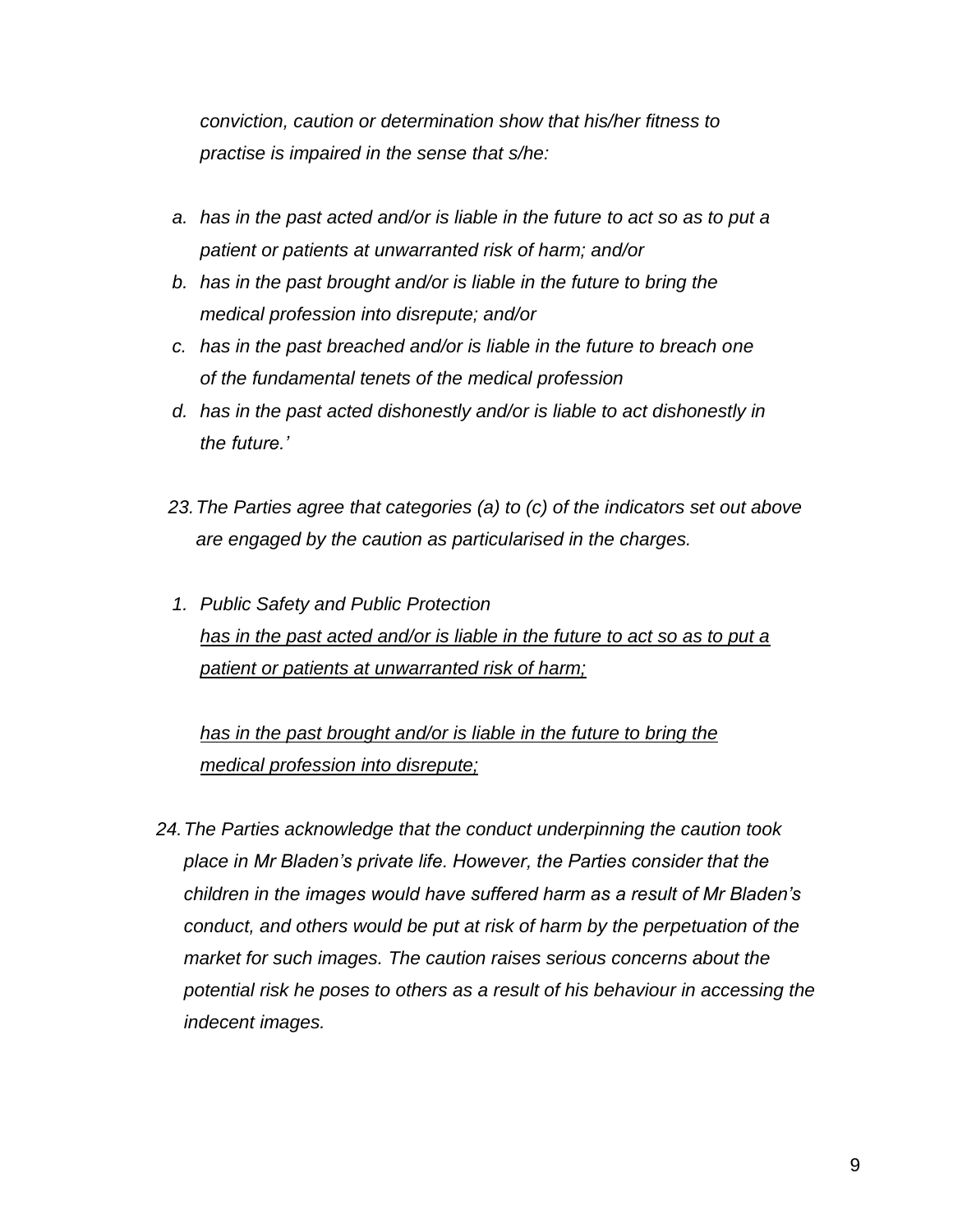- *25.Furthermore, it is noted that Mr Bladen admitted during his police interview to accessing indecent images of children whilst at work using the Trust's IP address, in addition to his access away from home. For this reason, the Parties consider that Mr Bladen's caution is likely, in the future, to put patients at unwarranted risk of harm.*
- *26.It is agreed that Mr Bladen's actions, i.e., making an indecent image of a child contrary to s1 of the Protection of Children Act 1978 and possession of extreme pornography contrary to s63 of the Criminal Justice Act 2008, is so far below the standards expected of a registered professional in the caring profession, that his continued unrestricted practice would profoundly undermine the reputation of the profession.*
- *27.Nurses and midwives occupy a respectable position in society and accordingly are held to a high professional standard because of the trust and confidence colleagues, patients and members of the public place in them. As such, it is agreed that members of the public aware of the particular circumstances of this offence would be deterred from accessing healthcare services as a result. The Parties further agree that public confidence in the nursing profession and in the NMC as regulator would be undermined if a finding of impairment were not made in this case.*
- *28.Consequently, the Parties agree that a finding of impairment is necessary to protect the public.*

*ii. Public interest has in the past breached and/or is liable in the future to breach one of the fundamental tenets of the medical profession*

*29.The Parties consider that the conduct which gave rise to his caution amount to a breach of fundamental tenets of the NMC's Code: Professional standards of practice and behaviour for nurses and midwives*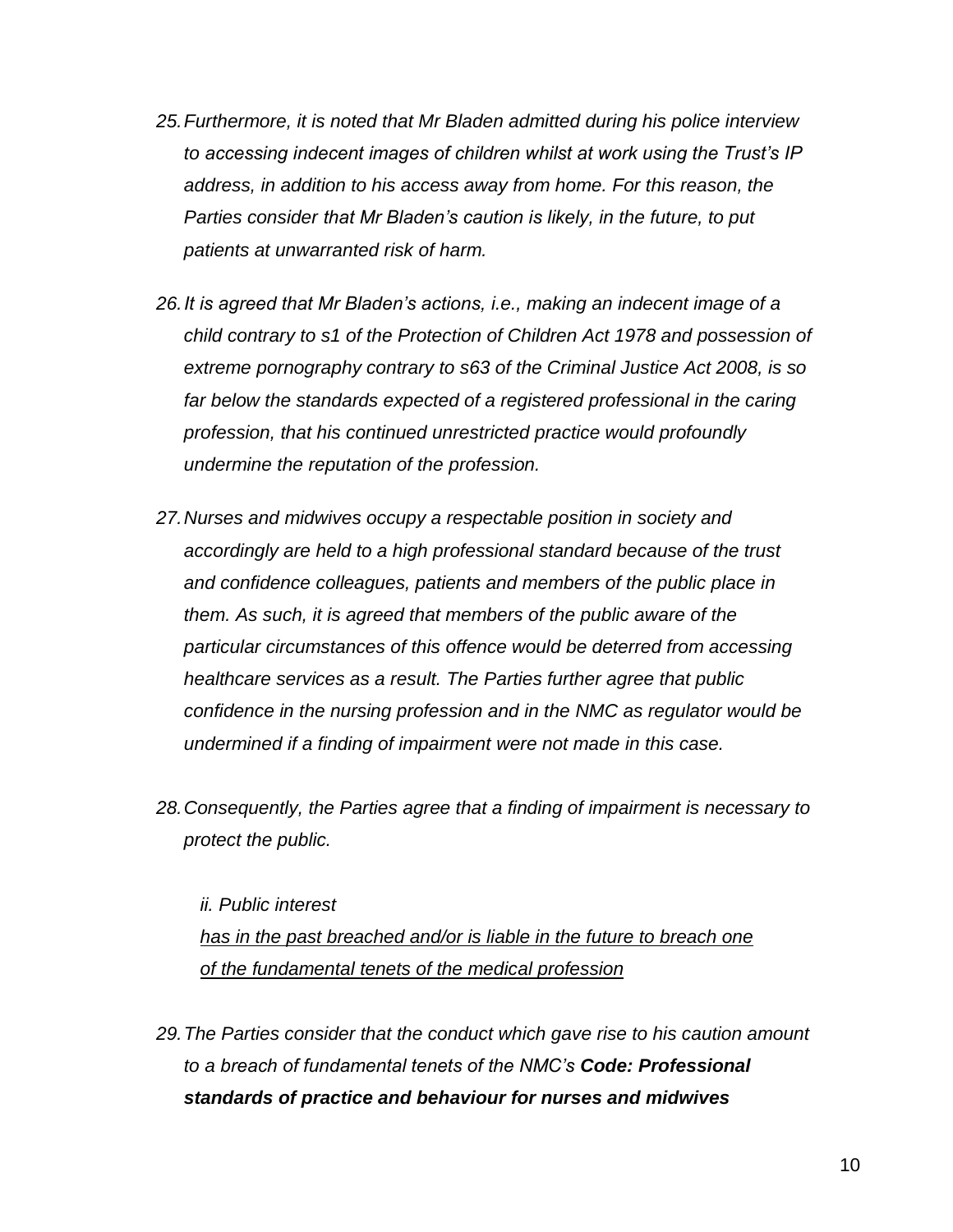*(effective 31 March 2015), which sets out the standards expected of a member of the profession. This will be referred to as 'the Code' hereafter in this document.*

*30.Consideration of such standards was endorsed in the case of Roylance v. GMC (No.2) [2001] AC 311, which stated:*

*'The standard of propriety may often be found by reference to the rules and standards ordinarily required to be followed by a medical practitioner in particular circumstances.'*

*31.Below, the Parties have identified the following standards of the Code which it is agreed that Mr Bladen has breached by way of him receiving a caution for a specified offence:*

## *20 Uphold the reputation of your profession at all times*

*To achieve this, you must:*

*20.1 keep to and uphold the standards and values set out in the Code;*

*20.3 be aware at all times of how your behaviour can affect and influence the behaviour of other people;*

*20.4 keep to the laws of the country in which you are practising;*

*20.8 act as a role model of professional behaviour for students and newly qualified nurses, midwives and nursing associates to aspire to;*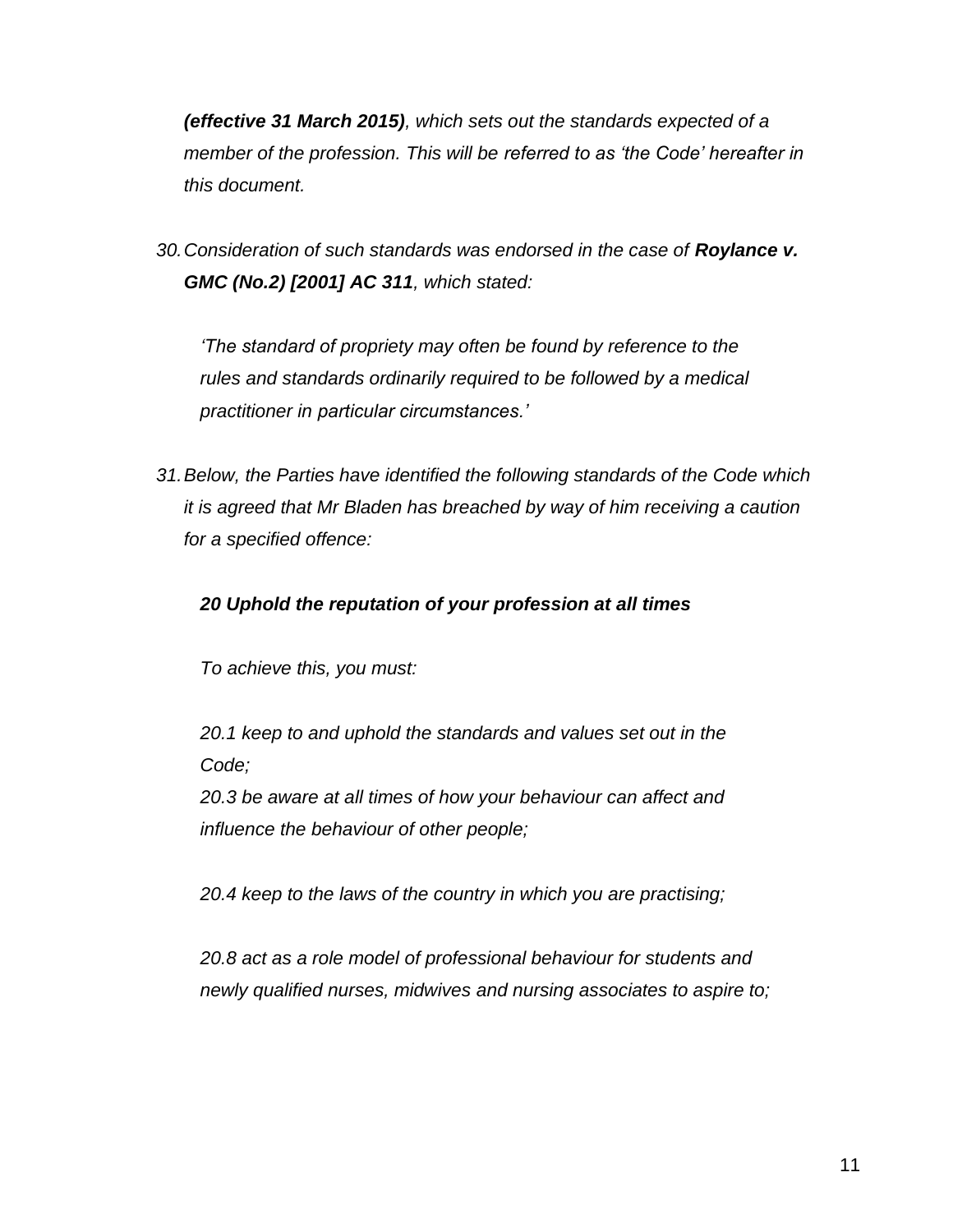*20.10 use all forms of spoken, written and digital communication (including social media and networking sites) responsibly, respecting the right to privacy of others at all times.*

- *32.Nurses are required to promote professionalism and trust, this includes behaviour in their private life. As such, there is a duty to consistently display a personal commitment to the standards of practice and behaviour set out in the Code, and act as a model of integrity for others to aspire to.*
- *33.Mr Bladen's caution breaches those fundamental tenets. The nature of his offending is in abject discord with the key qualities expected of a registered nurse responsible for caring for others' physical and emotional wellbeing.*
- *34.Mr Bladen has shown some insight and has taken steps to address the underlying causes for his actions. Notwithstanding the level of insight shown, in consideration of the question of whether Mr Bladen's fitness to practise is currently impaired, the Parties have given due regard to Cohen v General Medical Council [2008] EWHC 581 (Admin) in which the court set out three matters which it described as being 'highly relevant' to the determination of the question of current impairment;*
	- *a) Whether the conduct that led to the charge(s) is easily remediable.*
	- *b) Whether it has been remedied;*
	- *c) Whether it is highly unlikely to be repeated.*
- *35.Additionally, the Parties have considered Mrs Justice Cox's following comments at [74] in Grant:*

*"Consider not only whether the practitioner continues to present a risk to members of the public in his or her current role, but also whether the need to uphold proper professional standards and public*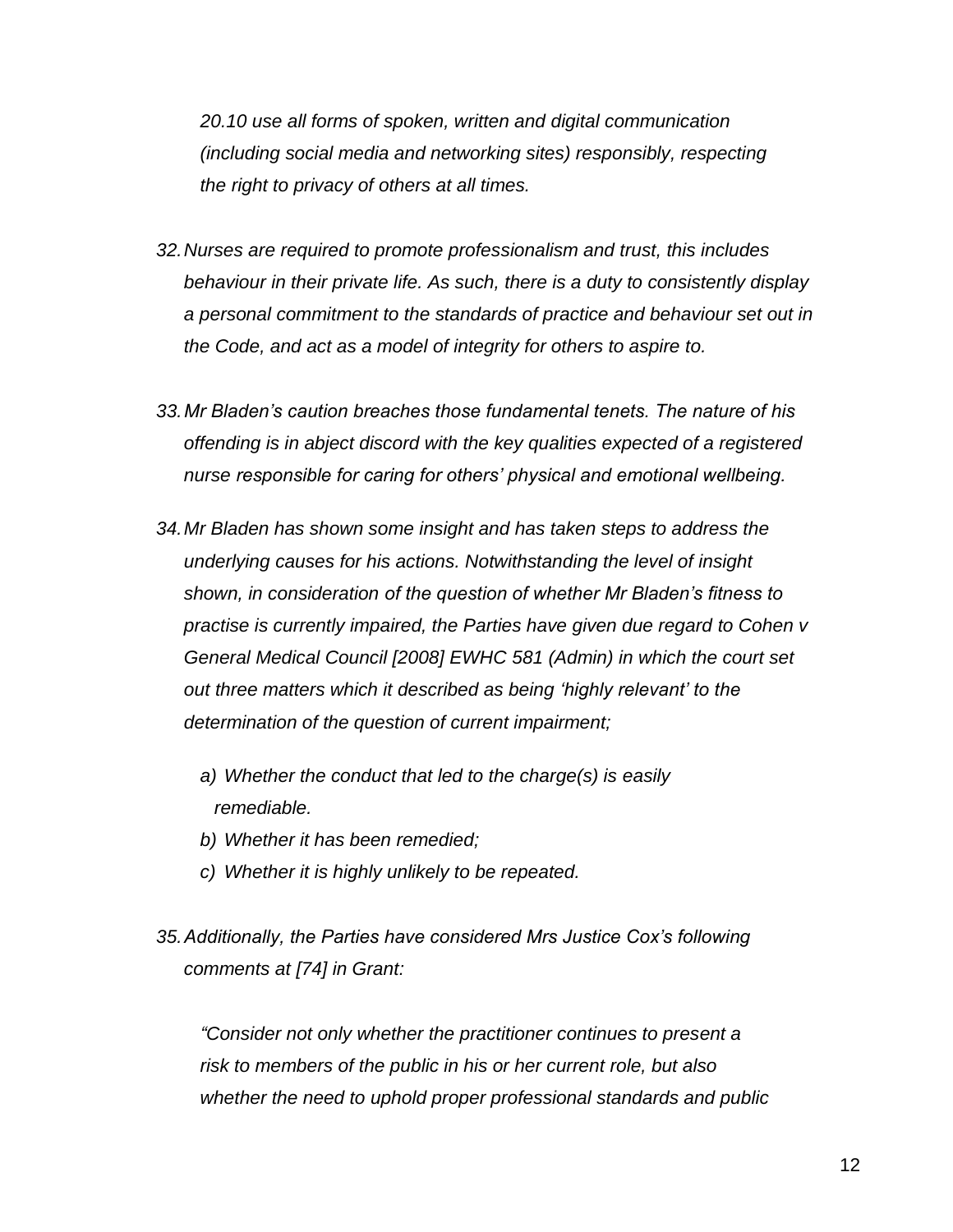*confidence in the profession would be undermined if a finding of impairment were not made in the particular circumstances"*

- *36.The Parties accept that conduct arising from reprehensible behaviour in a nurse's private life which leads to a criminal caution is conduct which is more difficult to put right because it is not directly linked to his clinical practice. Insight, along with tangible and targeted remediation such as training and demonstrable nursing competency, cannot remedy this type of concern.*
- *37.Notwithstanding the above, the Parties acknowledge that Mr Bladen has demonstrated some level of insight. This is evidenced in his VR application.*
- *38.Consequently, the Parties agree that Mr Bladen's conduct breached fundamental tenets of the profession and has brought the reputation of the profession into disrepute. A finding of impairment is therefore necessary on the ground of public interest.*

#### *Sanction*

- *39.The Parties agree that the appropriate sanction in this case is a striking-off order.*
- *40.The Parties have considered the Guidance (the 'SAN' suite of documents') produced by the NMC to assist with the determination of the appropriate sanction.*
- *41.The following aggravating features are present in this case:*
	- *Mr Bladen accepted a formal police caution for offences of making an indecent image of a child contrary to s1 of the Protection of Children Act 1978 and possession of extreme pornography*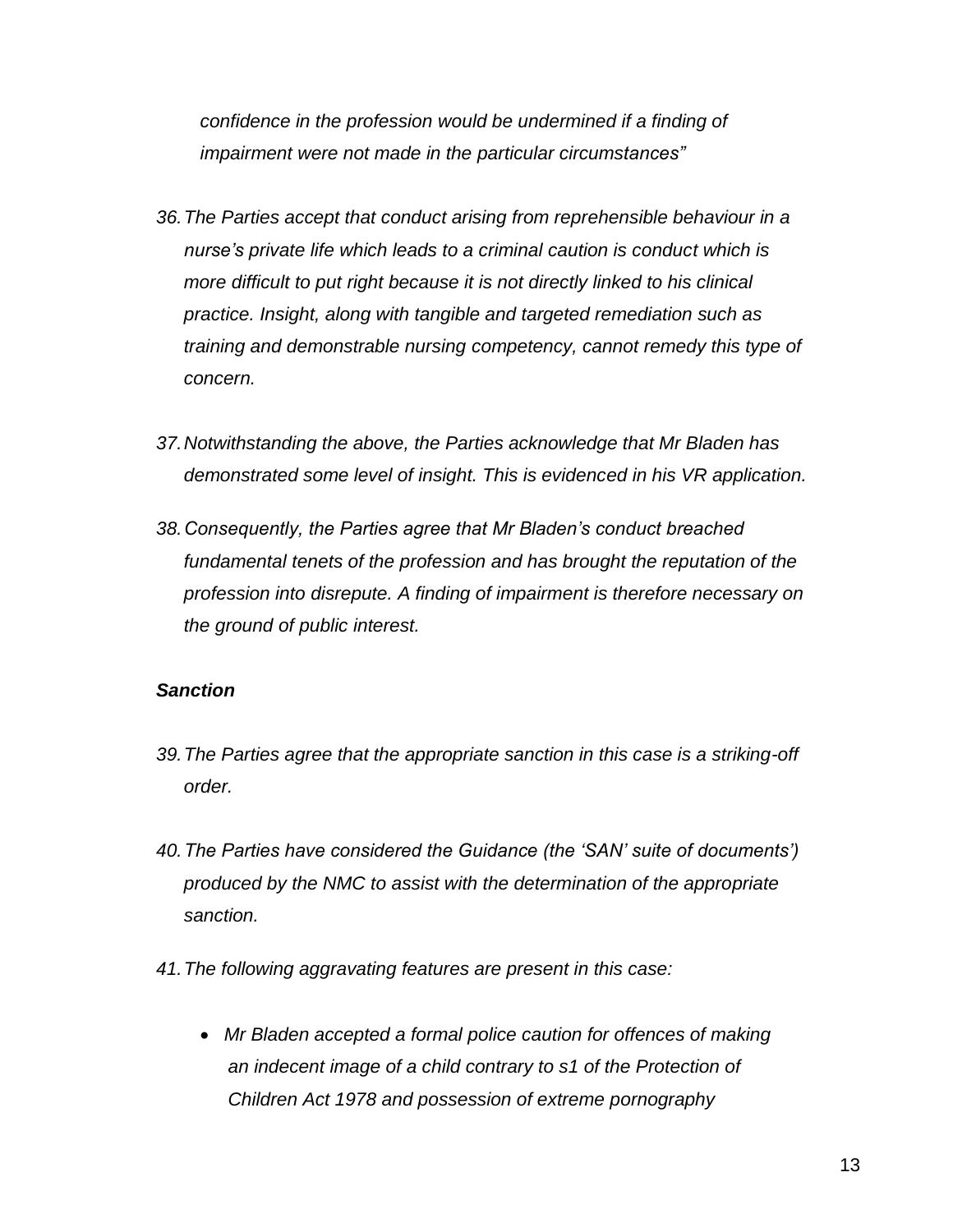*contrary to s63 of the Criminal Justice Act 2008, both of which are specified offences as defined by the NMC;*

- *The underpinning behaviour took place over a sustained period of time;*
- *The offence involved a vulnerable section of the population;*
- *There is a risk of patients being put at risk of future harm.*

*42.The following mitigating features are present in this case:*

- *There are no clinical concerns;*
- *Mr Bladen cooperated fully with the criminal investigation and admitted the offences in police interview, and has admitted the charge and that his fitness to practise is impaired by reason of his caution;*
- *Mr Bladen has completed a targeted sexual offences course.*
- *43.NMC Guidance on Considering Sanctions for Serious Cases gives specific guidance on sanctions for sexual offences and criminal cautions/convictions. Sexual offending, particularly against children, is identified as likely to seriously undermine confidence in the profession and involves a serious and fundamental breach of public trust in nurses, midwives and nursing associates.*
- *44.Taking no further action or imposing a caution order would be inappropriate as they would not address the public protection concerns identified in this document. These sanctions would not reflect the seriousness of the conduct underlying the caution and therefore public confidence in the professions and professional standards would not be maintained.*
- *45.Imposing a Conditions of Practice Order would not be appropriate as there are no identified clinical concerns that could be addressed with conditions.*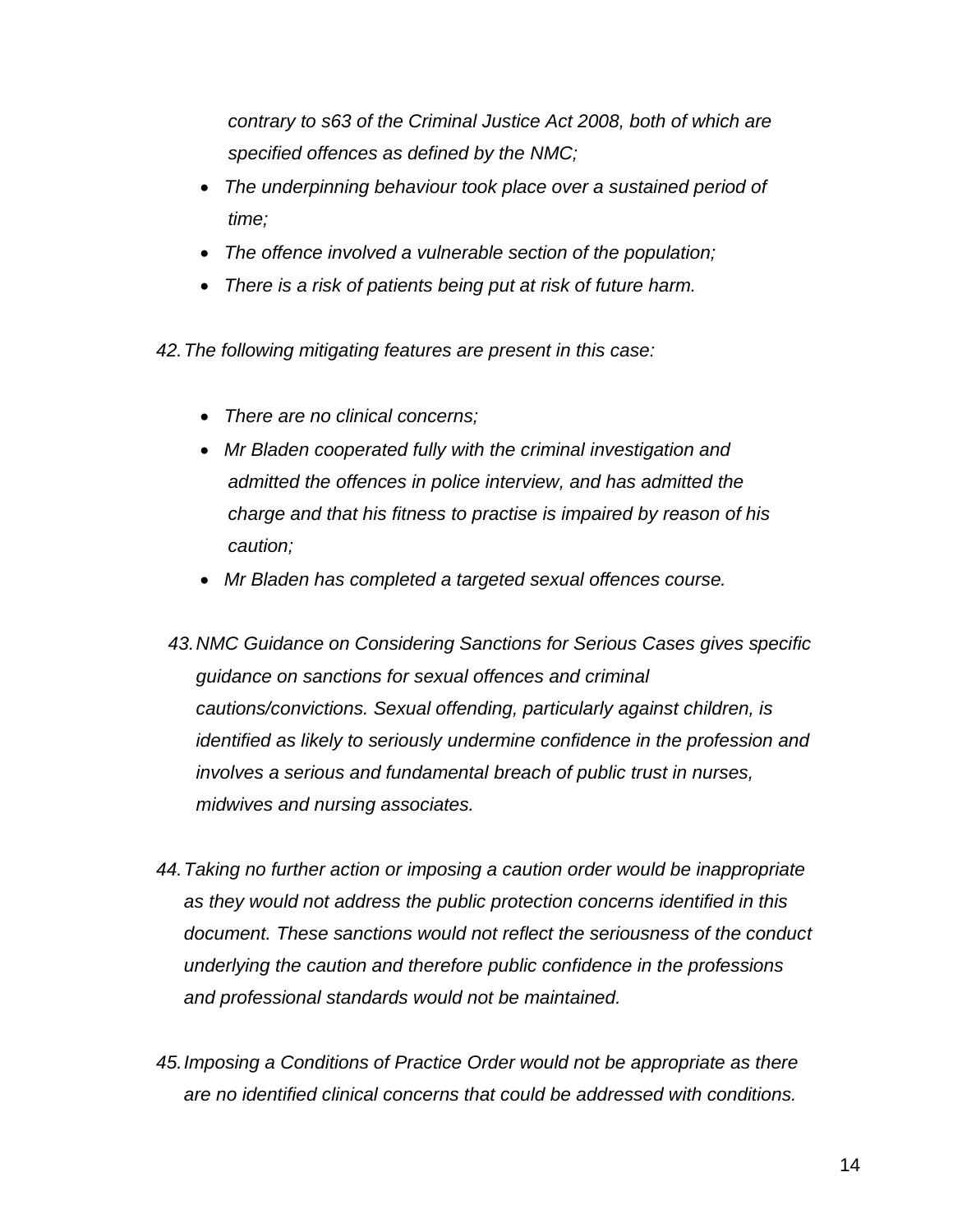*This sanction would not reflect the seriousness of the conduct underlying the caution therefore public confidence in the professions and professional standards would not be maintained.*

*46.Imposing a suspension order would temporarily protect the public but would not be appropriate as Mr Bladen would still be subject to a criminal caution at the conclusion of a maximum period of suspension. This sanction would not reflect the seriousness of the conduct underlying the caution and therefore public confidence in the profession and professional standards would not be maintained.*

*47.In any event, a Striking Off Order is the appropriate sanction in this case.*

*48.Mr Bladen's criminal offending has seriously undermined the public's trust and confidence in him. His criminal offending and subsequent caution is fundamentally incompatible with being a registered professional nurse. Only a Striking-Off Order will be sufficient to protect patients, maintain public confidence in the profession and maintain professional standards.*

#### *Referrer's comments*

*49.Nursing Therapies & Quality at Dorset Healthcare University NHS Trust have been contacted for their comments on the proposed CPD. They have agreed with the CPD and proposed sanction.*

#### *Interim order*

*50. An interim order is required in this case on the grounds of public protection and public interest. Mr Bladen is already subject to an 18-month ISO, which is due to expire on 6 April 2023. The next review is due to take place on or after 14 March 2022. Should this application be accepted, then the IO will automatically fall away following the lapse of the appeal period. The parties*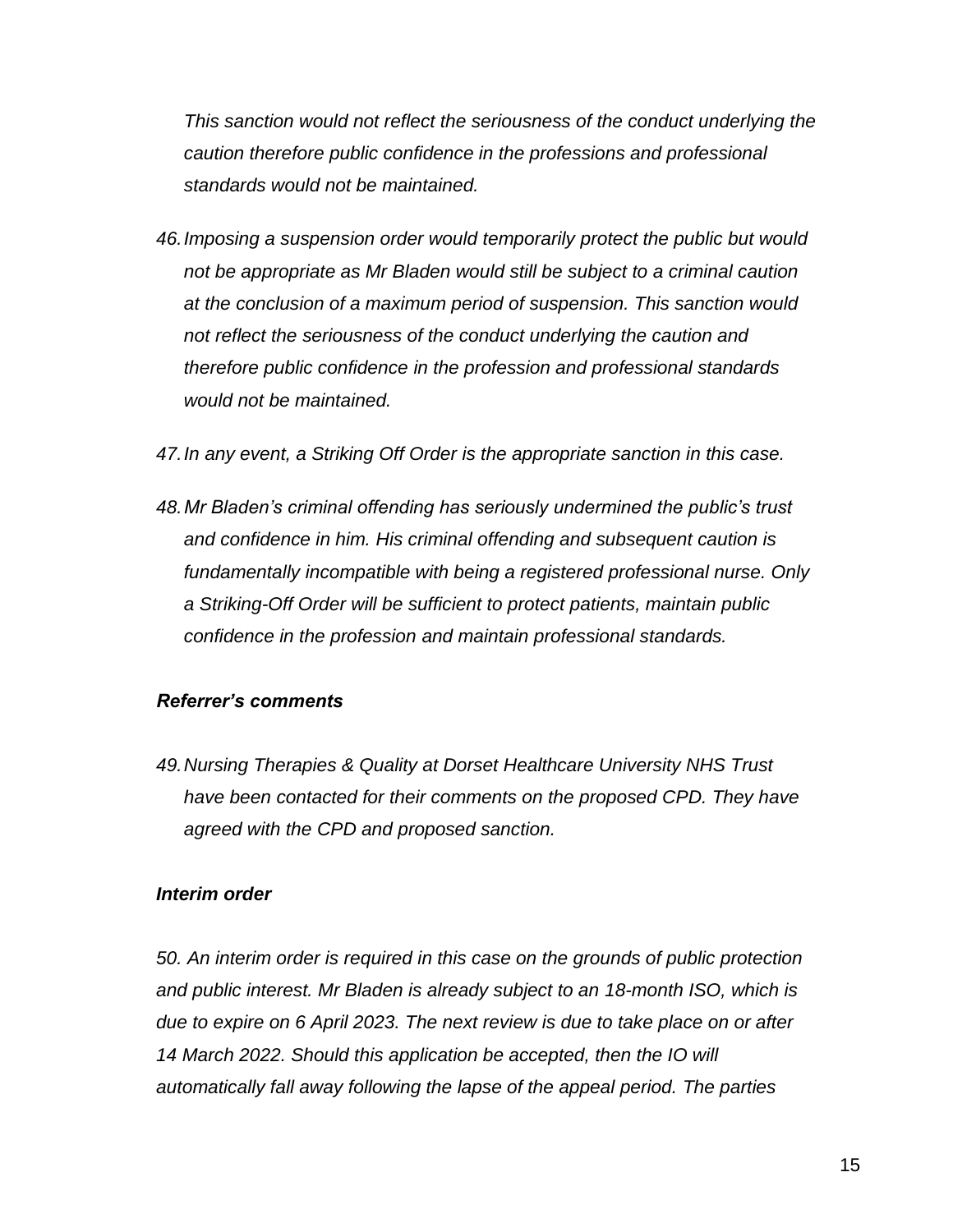*understand that this provisional agreement cannot bind a panel, and that the final decision on findings impairment and sanction is a matter for the panel. The parties understand that, in the event that a panel does not agree with this provisional agreement, the admissions to the charges and the agreed statement of facts set out above, may be placed before a differently constituted panel that is determining the allegation, provided that it would be relevant and fair to do so.*

Here ends the provisional CPD agreement between the NMC and Mr Bladen. The provisional CPD agreement was signed by the NMC on 24 March 2022 and in an email dated 25 March 2022 from Mr Bladen, he wrote;

*'…*

*I am unable to electronically sign the document but I can confirm I have read the contents of the CPD document and the signature at the end is my signature. I can further confirm that the contents of the CPD document are true and correct to the best of my knowledge. …'*

The panel accepted this as an electronic signature.

## **Decision and reasons on the CPD**

The panel heard and accepted the legal assessor's advice. He referred the panel to the 'NMC Sanctions Guidance' (SG) and to the 'NMC's guidance on Consensual Panel Determinations'. He reminded the panel that they could accept, amend or outright reject the provisional CPD agreement reached between the NMC and Mr Bladen. Further, the panel should consider whether the provisional CPD agreement would be in the public interest. This means that the outcome must ensure an appropriate level of public protection, maintain public confidence in the professions and the regulatory body, and declare and uphold proper standards of conduct and behaviour.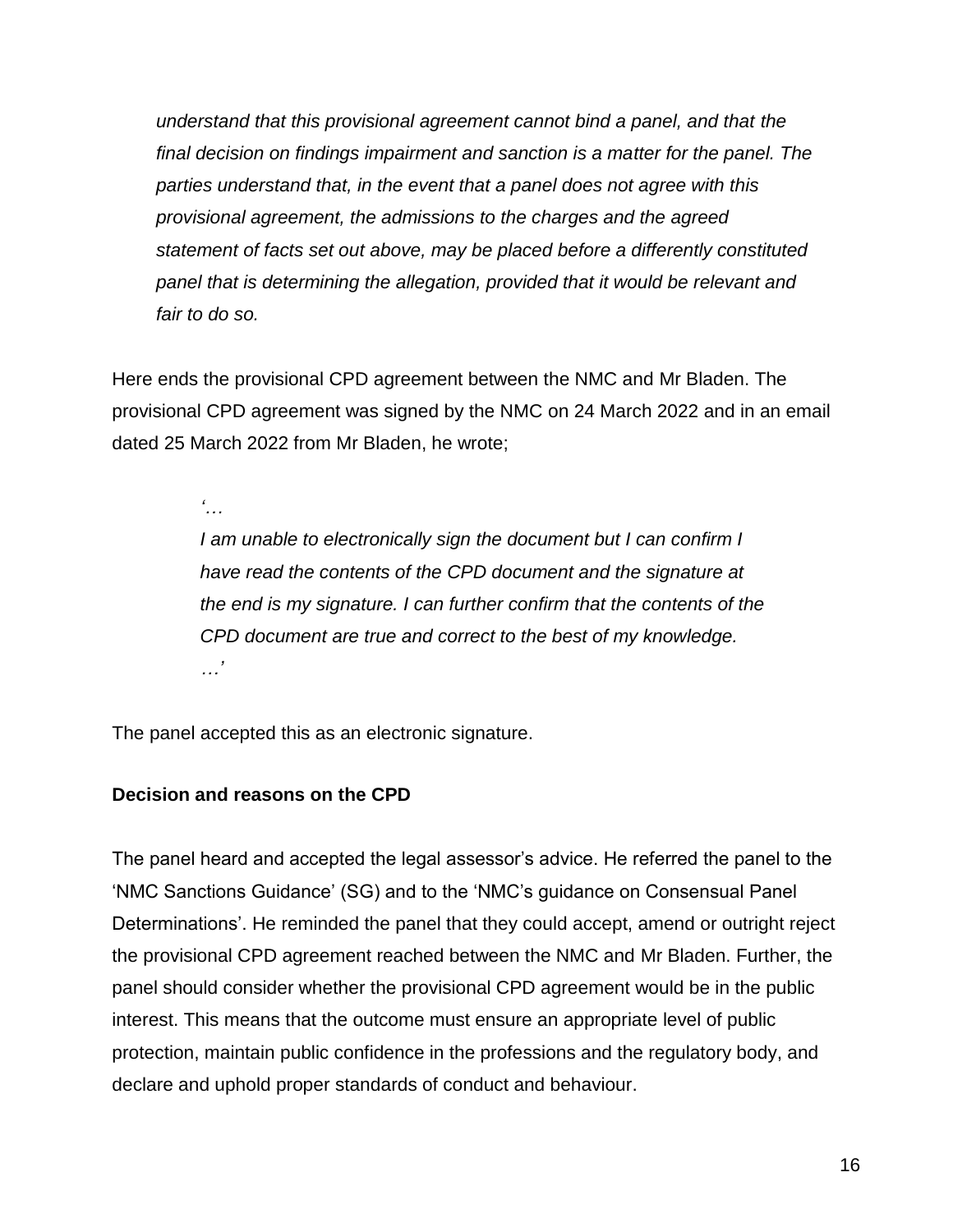The panel noted that Mr Bladen admitted the facts of the charge. Accordingly, the panel was satisfied that the charge is found proved by way of Mr Bladen admissions as set out in the signed provisional CPD agreement.

## **Decision and reasons on impairment**

The panel then went on to consider whether Mr Bladen's fitness to practise is currently impaired. Whilst acknowledging the agreement between the NMC and Mr Bladen, the panel has exercised its own independent judgement in reaching its decision on impairment.

In respect of the caution, the panel determined that Mr Bladen's actions, as set out in the charge, can properly be described as serious given that the caution relates to specified sexual offences.

The panel considered whether Mr Bladen's fitness to practise is currently impaired by reason of the caution on both public protection and public interest grounds. The panel determined that Mr Bladen's fitness to practise is currently impaired by reason of the caution for the specified offences. The panel had information that Mr Bladen admitted during his police interview to accessing indecent images of children using the Trust's IP address and was satisfied for the reasons stated in the CPD agreement that the children in the images would have suffered harm. Consequently, Mr Bladen's conduct brought the profession into disrepute, and breached the fundamental tenets of the profession insofar as they relate to safe and effective nursing care. In line with the provisional agreement the panel was satisfied that Mr Bladen's fitness to practice is currently impaired on both public protection and public interest grounds and that not to make a finding of current impairment would result in the public confidence in the nursing profession and the NMC as a professional regulator being undermined.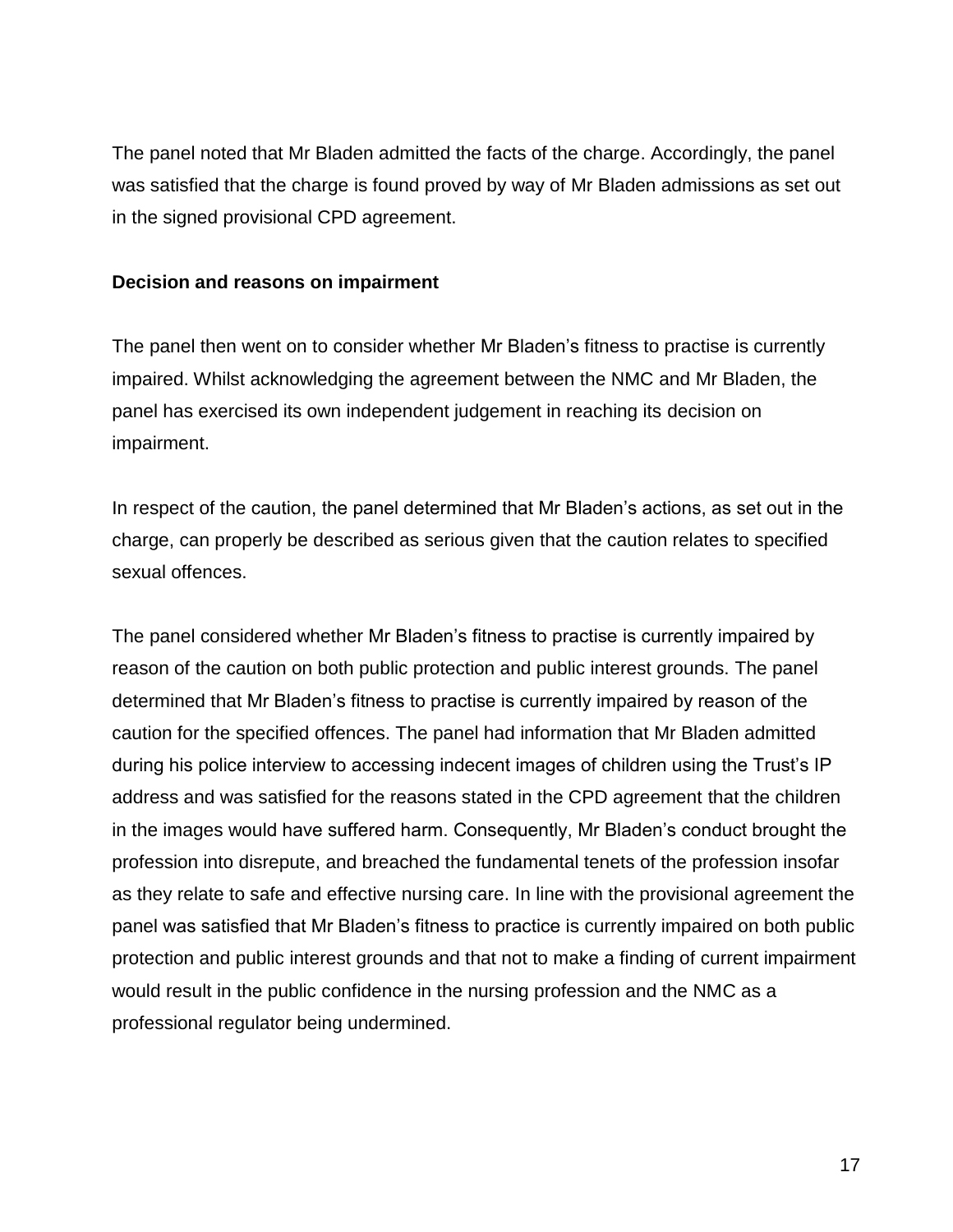The panel acknowledged that as part of his caution, Mr Bladen was instructed to complete the Lucy Faithful Foundation Inform Plus course, however, it considered the nature of Mr Bladen's actions are very difficult to fully remedy because they relate to poor decision making resulting in criminal behaviour.

## **Decision and reasons on sanction**

Having found Mr Bladen's fitness to practise currently impaired, the panel went on to consider what sanction, if any, it should impose in this case. The panel has borne in mind that any sanction imposed must be appropriate and proportionate and, although not intended to be punitive in its effect, may have such consequences. The panel had careful regard to the SG. The decision on sanction is a matter for the panel independently exercising its own judgement.

The panel agreed with the aggravating and mitigating features set out in the CPD agreement namely –

Aggravating features:

- Mr Bladen accepted a formal police caution for offences of making an indecent image of a child contrary to s1 of the Protection of Children Act 1978 and possession of extreme pornography contrary to s63 of the Criminal Justice Act 2008, both of which are specified offences as defined by the NMC;
- The underpinning behaviour took place over a sustained period of time;
- The offence involved a vulnerable section of the population;
- There is a risk of patients being put at risk of future harm.

Mitigating features:

- There are no clinical concerns;
- Mr Bladen cooperated fully with the criminal investigation and admitted the offences in police interview, and has admitted the charge and that his fitness to practise is impaired by reason of his caution;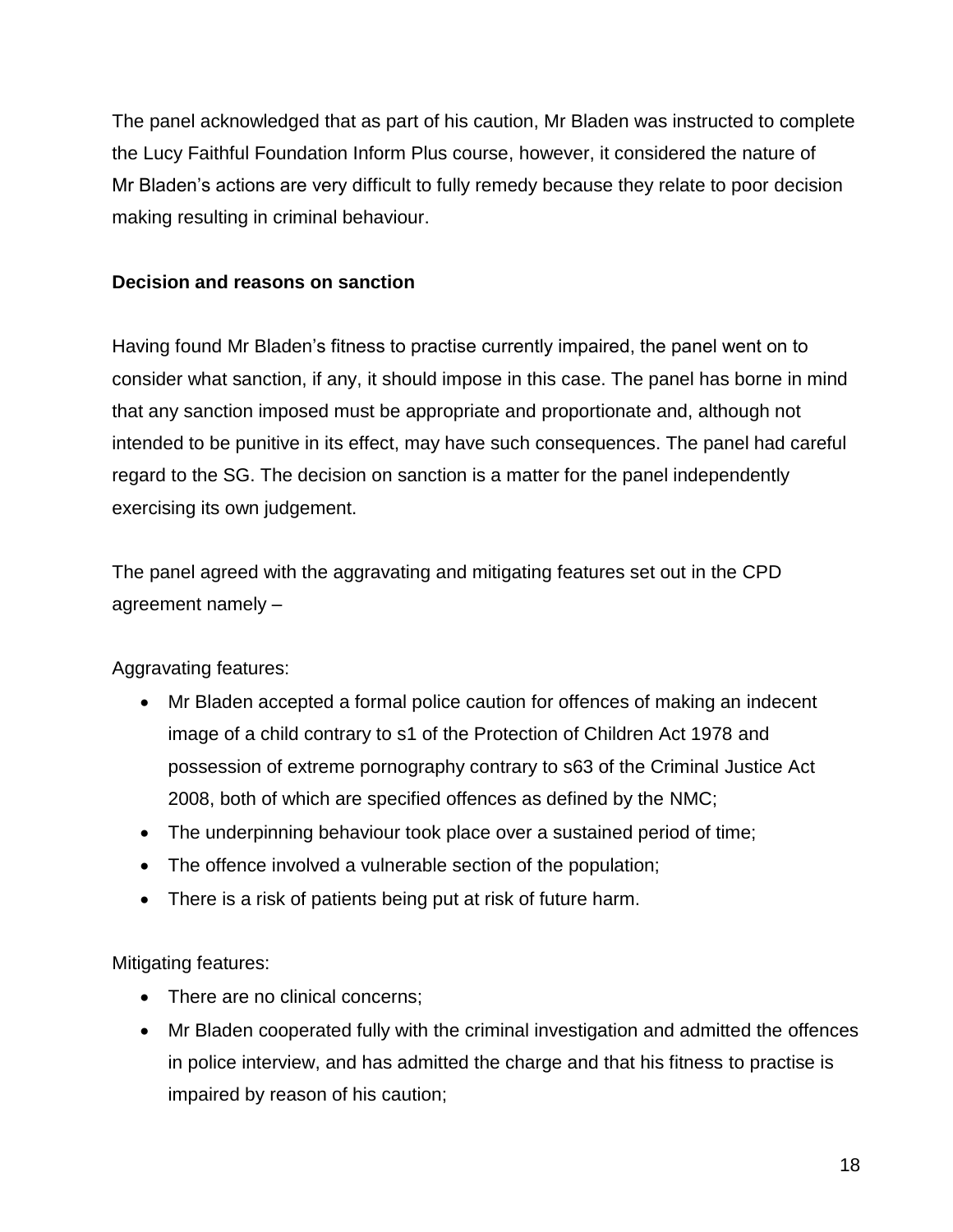Mr Bladen has completed a targeted sexual offences course.

In line with the reasons given in the CPD agreement the panel considered that to take no action would be inappropriate in view of the seriousness of the case. The panel decided that it would be neither proportionate nor in the public interest to take no further action.

It then considered the imposition of a caution order but again determined that, due to the seriousness of the case, and the public protection issues identified, an order that does not restrict Mr Bladen's practice would not be appropriate in the circumstances. The SG states that a caution order may be appropriate where *'the case is at the lower end of the spectrum of impaired fitness to practise and the panel wishes to mark that the behaviour was unacceptable and must not happen again.'* The panel considered that Mr Bladen's misconduct was not at the lower end of the spectrum and that a caution order would be inappropriate in view of the issues identified. The panel decided that it would be neither proportionate nor in the public interest to impose a caution order.

The panel next considered whether placing conditions of practice on Mr Bladen's registration would be a sufficient and appropriate response. The panel is mindful that any conditions imposed must be proportionate, measurable and workable. The panel took into account the SG.

The panel is of the view that there are no practical or workable conditions that could be formulated, given the seriousness of the charge. The panel was of the view that the misconduct identified in this case was not something that can be addressed through retraining. Furthermore, the panel concluded that the placing of conditions on Mr Bladen's registration would not adequately address the seriousness of this case and would not protect the public.

The panel then went on to consider whether a suspension order would be an appropriate sanction however for the same reasons given in the CPD agreement, the panel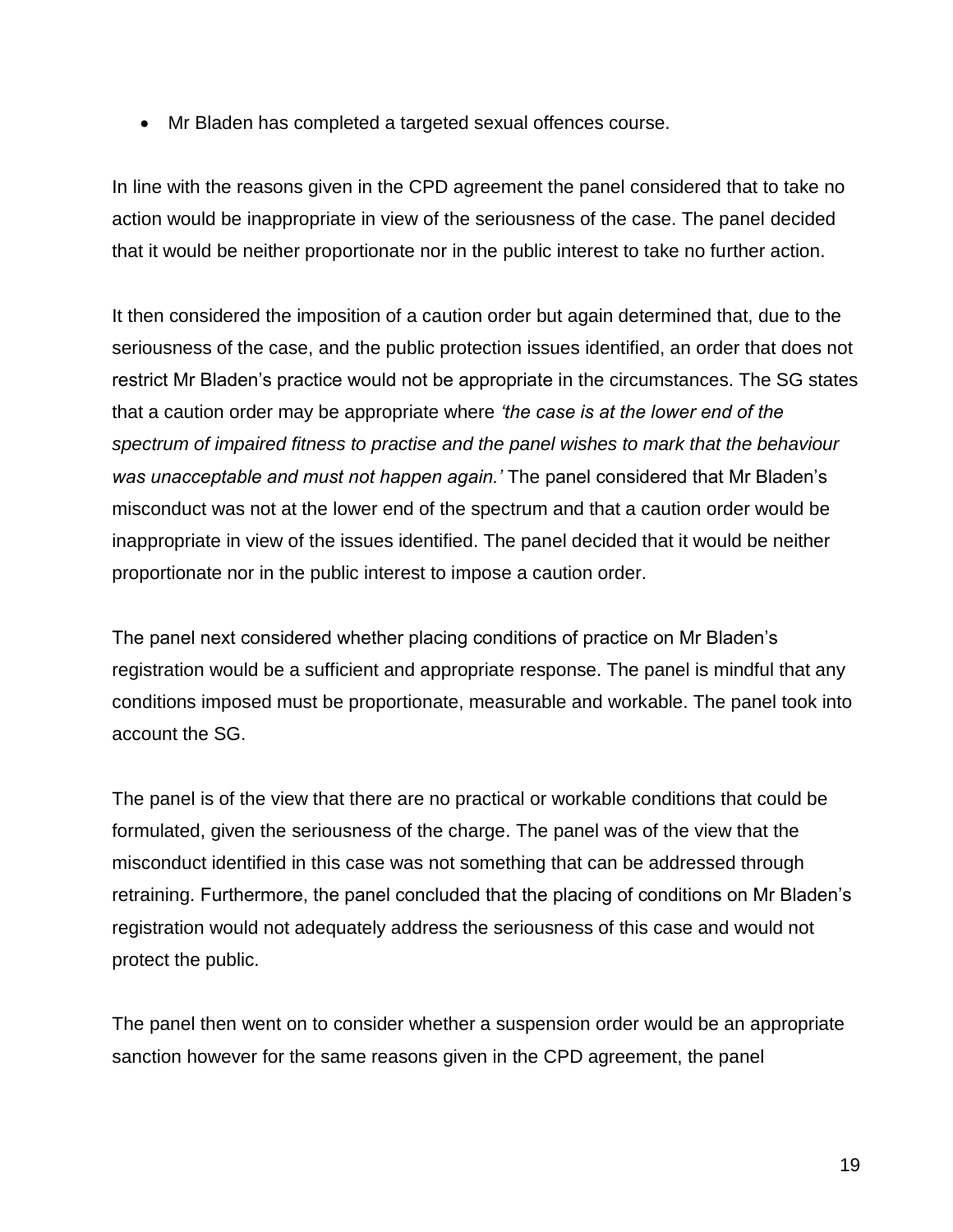considered that a suspension would not adequately protect the public in the long-term or satisfy the public interest, given the serious nature of the charge.

Instead, the panel was satisfied that in this case, that Mr Bladen's criminal offending and subsequent caution is fundamentally incompatible with him being a registered professional nurse such that a striking off order was both appropriate and proportionate.

The panel considered that this order is necessary to protect the public; to mark the importance of maintaining public confidence in the profession, and to send to the public and the profession a clear message about the standard of behaviour required of a registered nurse.

### **Decision and reasons on interim order**

The panel has considered whether an interim order is required in the specific circumstances of this case. It may only make an interim order if it is satisfied that it is necessary for the protection of the public, is otherwise in the public interest or in Mr Bladen's own interest. The panel heard and accepted the advice of the legal assessor.

The panel was satisfied that an interim order is necessary for the protection of the public and is otherwise in the public interest. The panel had regard to the seriousness of the facts found proved and the reasons set out in its decision for the substantive order in reaching the decision to impose an interim order.

The panel agreed with the CPD that an interim suspension order for a period of 18 months was appropriate and proportionate and was necessary to cover the period during which this determination could be appealed. The panel therefore imposed an interim suspension order for a period of 18 months.

This will be confirmed to Mr Bladen in writing.